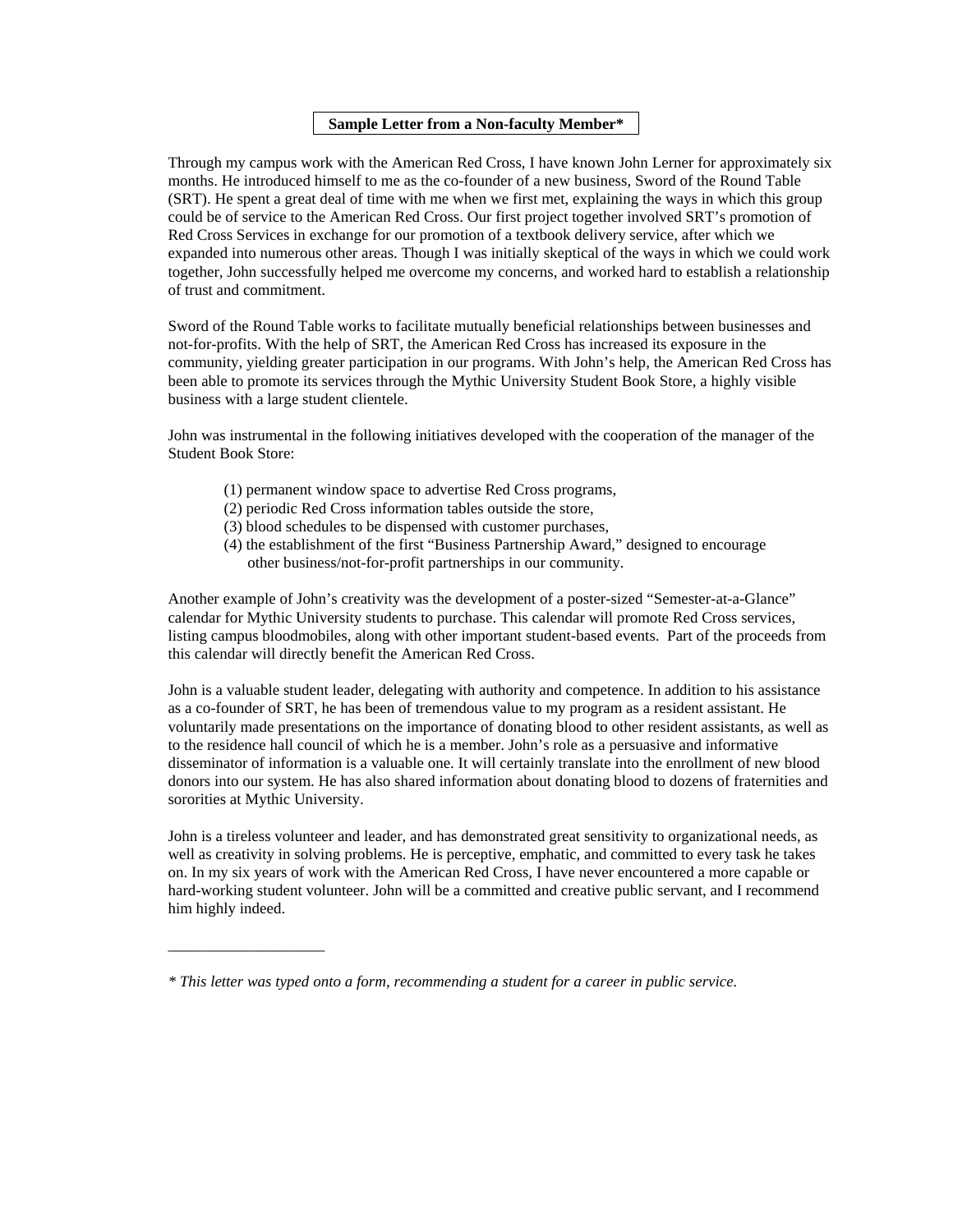#### **General Internship Recommendation**





February xx, 20xx

Ms. Stephanie Armstrong American Meteorological Society 45 Beacon Street Boston, Massachusetts 02108-3693

Dear Ms. Armstrong:

I am writing in enthusiastic support of Janet Lerner for an internship. I have known Janet since she was a student in my course in Synoptic and Dynamic Meteorology last fall. Janet distinguished herself in my course by receiving the highest grade in the class. But this accomplishment only scratches the surface of her ability and character. Janet is the type of person who loves learning. She's one of those rare people who works very hard and diligently, but does so with a smile on her face. She constantly strives for excellence in meteorology, but Janet does not let her thirst for knowledge rule her life. She is a scientific humanist, with a genuine caring for others. It should come as no surprise that Janet is well-liked and admired by her peers.

Janet's knowledge of the intricacies of how the atmosphere works was unrivaled in my course, allowing her to easily win a competitive class forecasting contest. Janet is also a leader, holding a position in the Campus Weather Service, a student-run organization that provides weather information to radio stations across five states.

I know first-hand that Janet performs with aplomb in challenging situations. I was in the Weather Station one day while Janet was conducting a tour for parents and their young daughters. The president of Mythic University happened to be in the group—an intimidating presence to most undergraduates—but Janet handled herself with a polished confidence, attending to audience questions about meteorology in a clear, friendly, unaffected manner.

In short, Janet's high caliber of character and keen meteorological expertise set her well above others at her level of education. I warmly recommend her for an internship.

Regards, *John Teacher*  John Teacher Instructor in Meteorology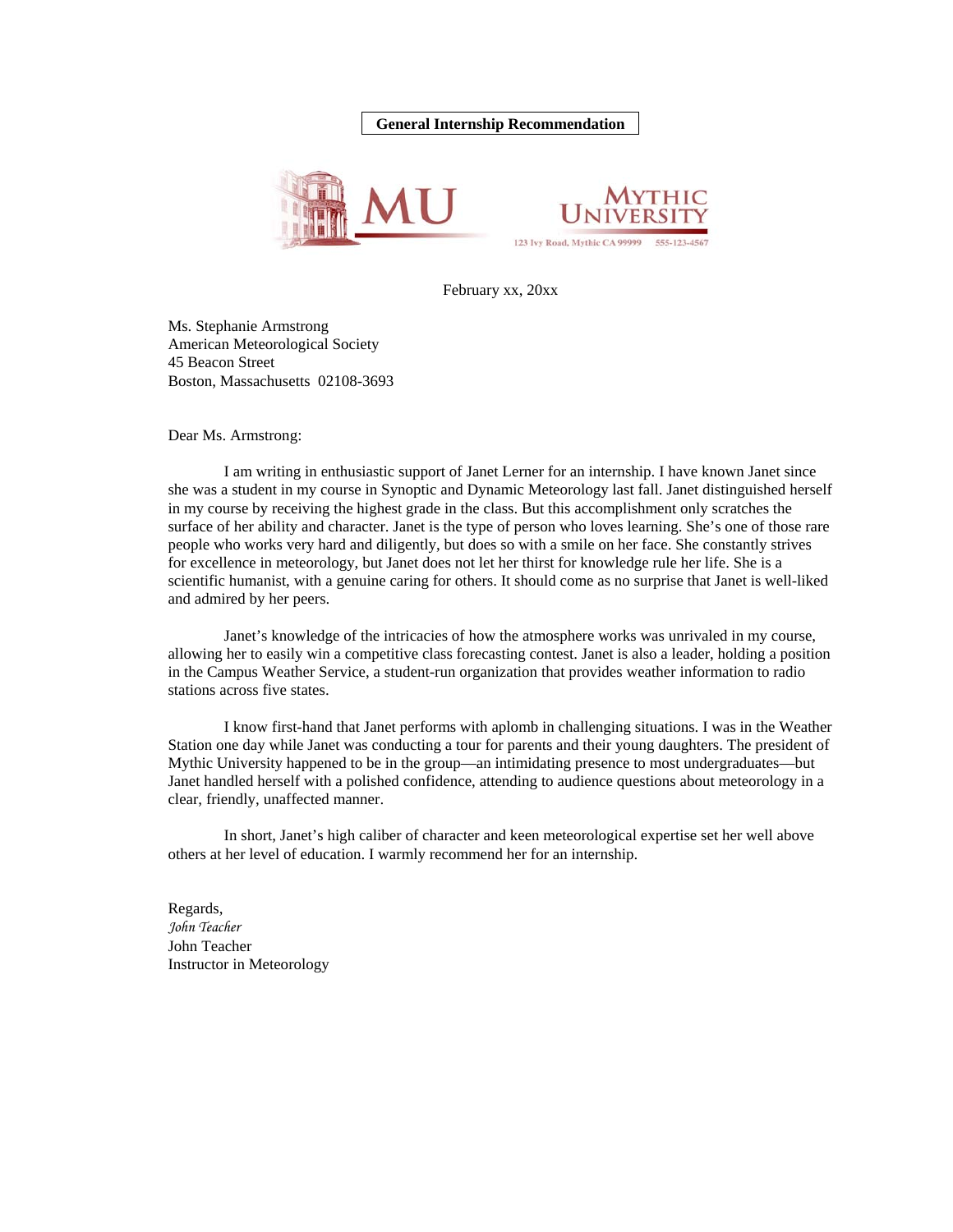### **Research Internship Recommendation**





February xx, 20xx

Ms. Melanie-Claire Mallison NNUN REU Program Coordinator Cornell Nanofabrication Facility M102 Knight Laboratory Cornell University, Ithaca, NY 14853-5403

Dear Ms. Mallison,

I am writing in support of Mr. John Lerner's application to participate in the NNUN Research Experiences for Undergraduates program this summer.

Mr. Lerner is a student in Materials Science and Engineering at Mythic University. He is pursuing a joint BS/MS degree in our Integrated Undergraduate/Graduate program in Materials Science and Engineering. He possesses a perfect 4.0 GPA, and has shown significant aptitude in performing research in my group. He is planning to use this research for his dissertation.

Among his accomplishments, last year Mr. Lerner was the sole recipient of our department's research fellowships for first-year students, and has selected a project in my group concerning the role of tin doping on the structure, surface chemistry, and nano-indentation behavior of soda lime silica glass. He began working alongside my graduate students in the fall term, and has been actively engaged in glass batching, melting, fining, and surface preparation for subsequent analyses. He is continuing this research this semester, focusing on examining the leaching and hydration behavior of the doped glasses. This work will lead to an examination of the role of tin on hydrated layer formation and alteration of the surface elastic properties as measured by nano-indentation techniques.

In addition to his academic and research performance, Mr. Lerner also interacts well with his colleagues. He is an articulate, polite, informed, and motivated young man. He participates well in my bi-weekly research group meetings, is always well prepared for our one-on-one meetings on his research progress, and has an excellent vision of where he would like to go, academically, over the next few years. I think he would be an excellent REU candidate, and I enthusiastically endorse his application.

Sincerely, *John Teacher*  John Teacher Professor and Chairman—Undergraduate Studies Department of Materials Science and Engineering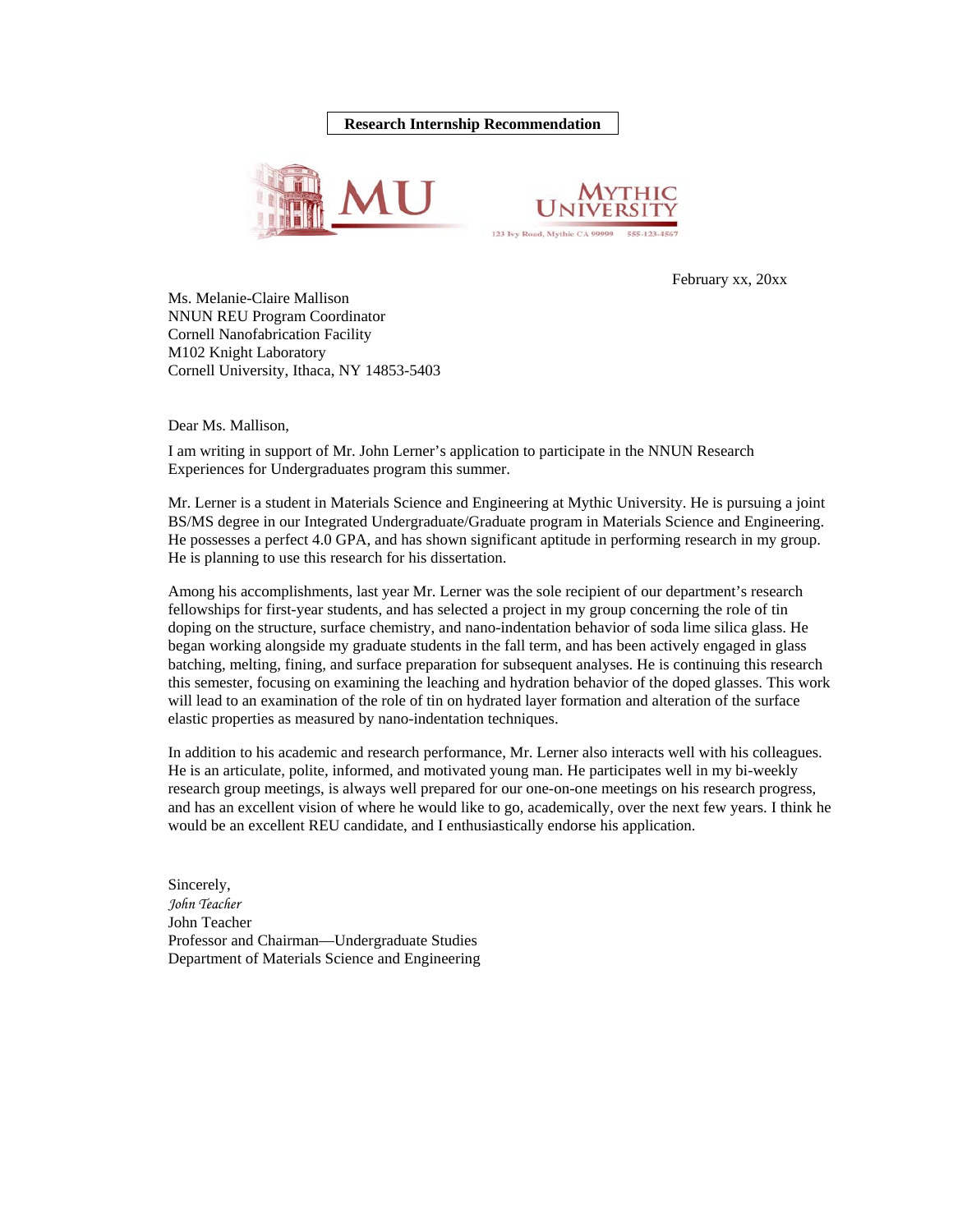# **Recommendation by a Graduate Student**





February xx, 20xx

To Whom It May Concern:

I am writing on behalf of Ms. Janet Lerner, an undergraduate with whom I have been acquainted for four years as her graduate student lab supervisor. A biochemistry major, Janet has dedicated much of her time outside of the classroom to research directed by our mentor Dr. John Teacher. Janet's efforts have been fruitful: she has contributed data to at least one manuscript and has delivered several successful poster presentations.

Over the years, I have had the pleasure of watching this young woman blossom into a focused, selfassured scholar who aspires to a career combining both clinical and basic research. Although Janet struggled to see her own potential earlier in her college career, encouragement from her advisor as well as her labmates, coupled with her own growing desire to succeed, transformed this once tentative student into an important contributor to the lab. Even as a senior graduate student, I have benefited from Janet's presence in the lab. She has excellent lab hands, and she is, in fact, responsible for teaching me some of the main staples of molecular biology, which have become essential to my work. Furthermore, Janet's mastery of quantitative RT-PCR, in particular, has made her an invaluable resource for undergraduate and graduate students alike. An undergraduate who has earned my implicit trust and respect, Janet would surely be an asset to any laboratory.

Janet's talents and motivations are not limited strictly to the lab, however. She is a young person who cares deeply about the social implications of science and who has demonstrated this conviction through several substantial internships. Working closing with a well-known local TV health correspondent, one of Janet's internships involved producing news stories that pertained to health-related topics. Another internship focused on health education locally. Her efforts culminated in an HIV/AIDS prevention program designed for teenagers at risk for infection in the local area. These few examples embody the depth of Janet's commitment to science, which for her begins at the bench top, but has important implications at the bedside.

Without hesitation, I recommend Ms. Janet Lerner unequivocally for the Research in Science and Engineering summer program.

Sincerely, *Janet Student*  Janet Student, M.E.S., M.S. Ph.D. Candidate in Toxicology Graduate Assistant in Biochemistry